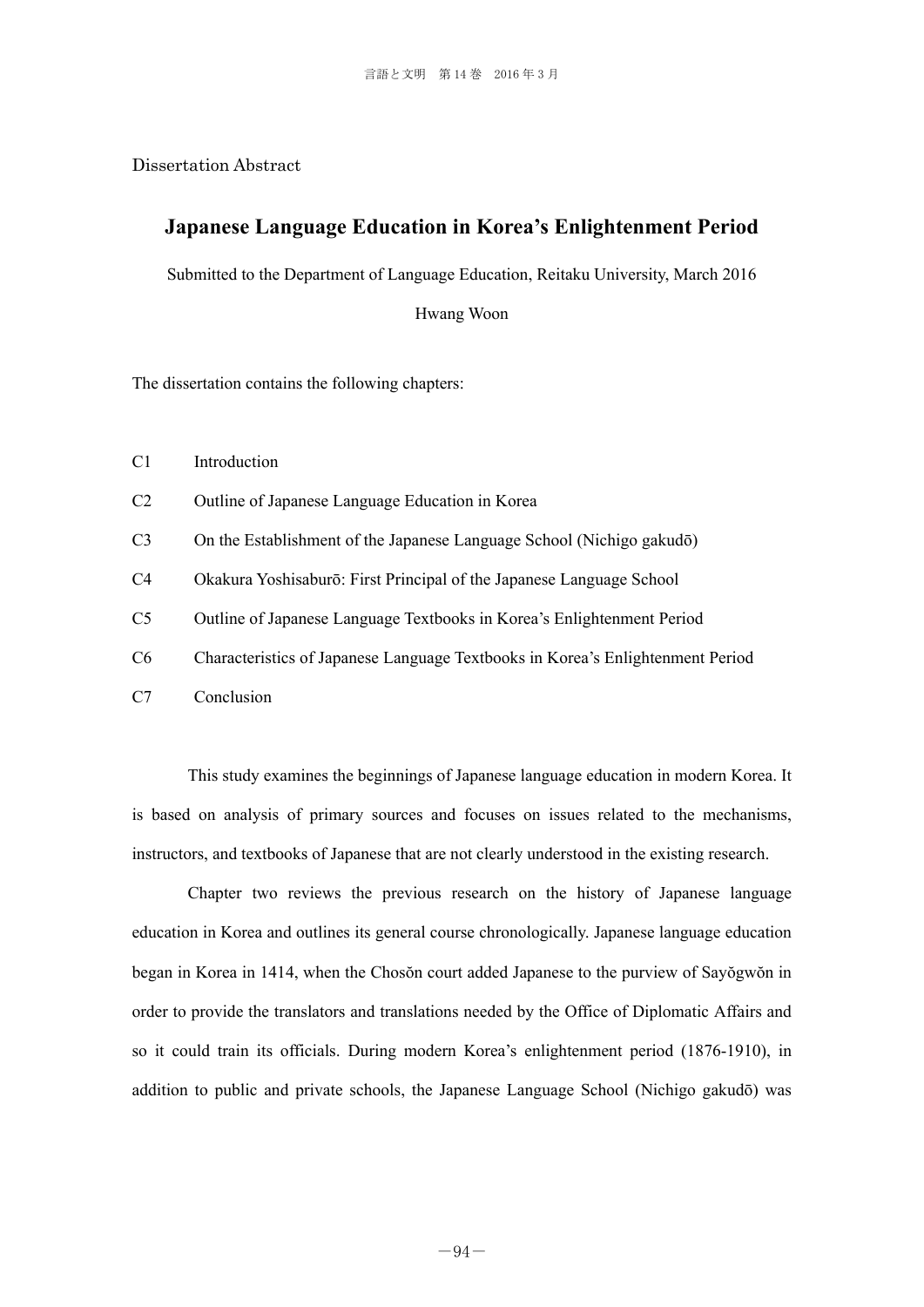charged with providing Japanese language education, and I discuss the unique nature of this institution.

The third chapter discusses four primary documents related to the establishment period and geographical area of the Nichigo gakudō that have not been discussed in research up to now: *T'ongni Kyosŏp T'ongsang Samu Amun Ilgi*, *T'ongyŏn Ilgi*, *Inch'ŏnhang Gwanch'o*, and the Employment Contract for Teachers in the Japanese Language School. Based on examination of these materials, I assert that the Japanese Language School was founded in the seventh month, twenty-fifth day of 1891 at Hansŏng-Bu Nam-Bu Hundo-Bang Jujadong-Gye Juja-Dong.

In chapter four, I begin by treating the pedagogical methods for Japanese language used by the first principal of the Japanese Language School and first Japanese language educator in modern Korea, Okakura Yoshisaburō, and then go on to demonstrate the relationship between his Japanese language pedagogy and his studies of the Korean language. I show that as a Japanese language instructor in Chosŏn Korea, Okakura clearly was aware of and implemented the new Ollendorff method as opposed to the traditional grammar-translation approach. I further theorize that Okakura's use of the Ollendorff method, which is premised on the instructor having sufficient proficiency in the students' mother tongue, stemmed from Okakura's strong understanding of Korean, his high regard for the *hangul* script, and his interaction with B.H. Chamberlain, who taught Korean and had instructed Okakura.

Chapter five outlines seven types of Japanese language textbooks by Japanese authors from the enlightenment period, given in chronological order. Present research has analyzed these either in part or individually, but still has not grasped the overall nature of Japanese language education in this period. I narrate this phenomenon based on documentary evidence and clarify the publishing conditions for Japanese language educational textbooks during the early enlightenment period.

In chapter six I discuss the specific contents of Japanese language textbooks written by Japanese during the enlightenment period and suggest that they were produced with commercial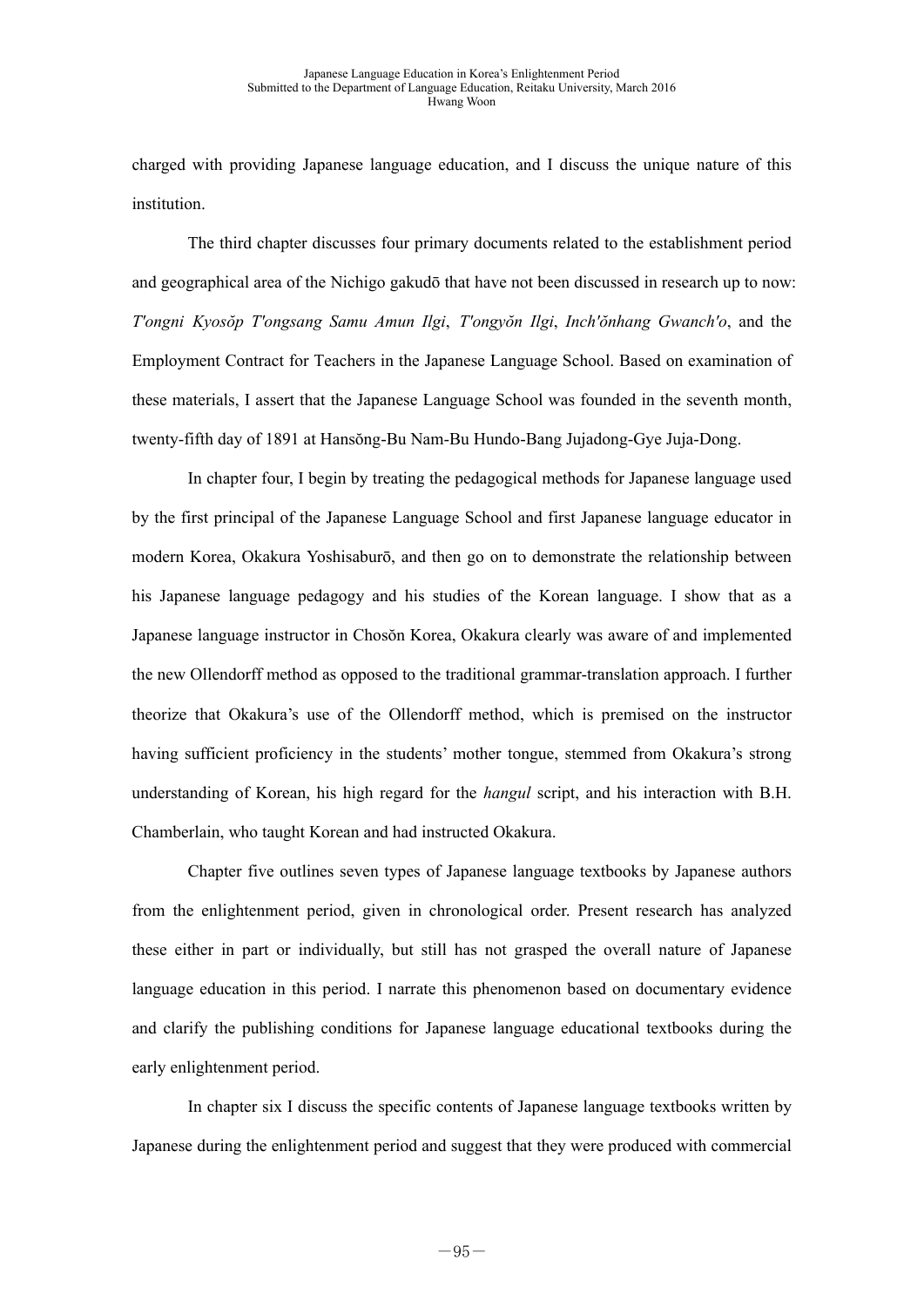activity in mind. These works exist in the nexus between readers who, in order to enhance their livelihoods, sought practical manuals for Japanese language for independent study, and authors, who pursued commercial profit.

The general tendency in studies of Japanese language education during the enlightenment period has been to think of it in terms of the colonization process. However, according to my research, this situation is far more complicated. The purpose of Japanese language education differed based on the time period, educational institution, and varying attitudes among Koreans with regards to the Japanese language itself. Moreover, there was lingering influence from the language education of the preceding early modern period.

The mechanisms of Japanese language education in Korea began in the capital based on leadership from government officials, and while there was much involvement on the Japanese side, such as the first principal Okakura, engaging in study was the choice of Koreans. Conversely, while Japanese language textbooks were similar in character to the Japanese Language School, in that they were produced by Japanese and studied by Koreans, they were produced at the direction of private citizens, and they began in the open port cities.

Based on analysis of Japanese language textbooks, I confirm that Nakano Kyotarō and Kanashima Taisui began their careers as translators and that Yuba Jūei and Shimai Hiroshi studied Korean at the Pusan Korean Language Institute, which got its start as a mechanism for developing interpreters during the Chosŏn period. Also, I reveal that Yuba, Kanashima and Hirono Kanzan, and Shimai each published their Japanese language textbooks based on their experiences using Korean language textbooks. Japanese education in Korea and Korean language education in Japan at the time had a deep relationship, and that connection is also visible in the pedagogy of modern Korea's first Japanese language teacher, Okakura.

Given the points raised above, the beginning of Japanese language education in modern Korea was not "education for domination" based in modern imperialism, but should be considered first and foremost as an extension of the language education that existed in both